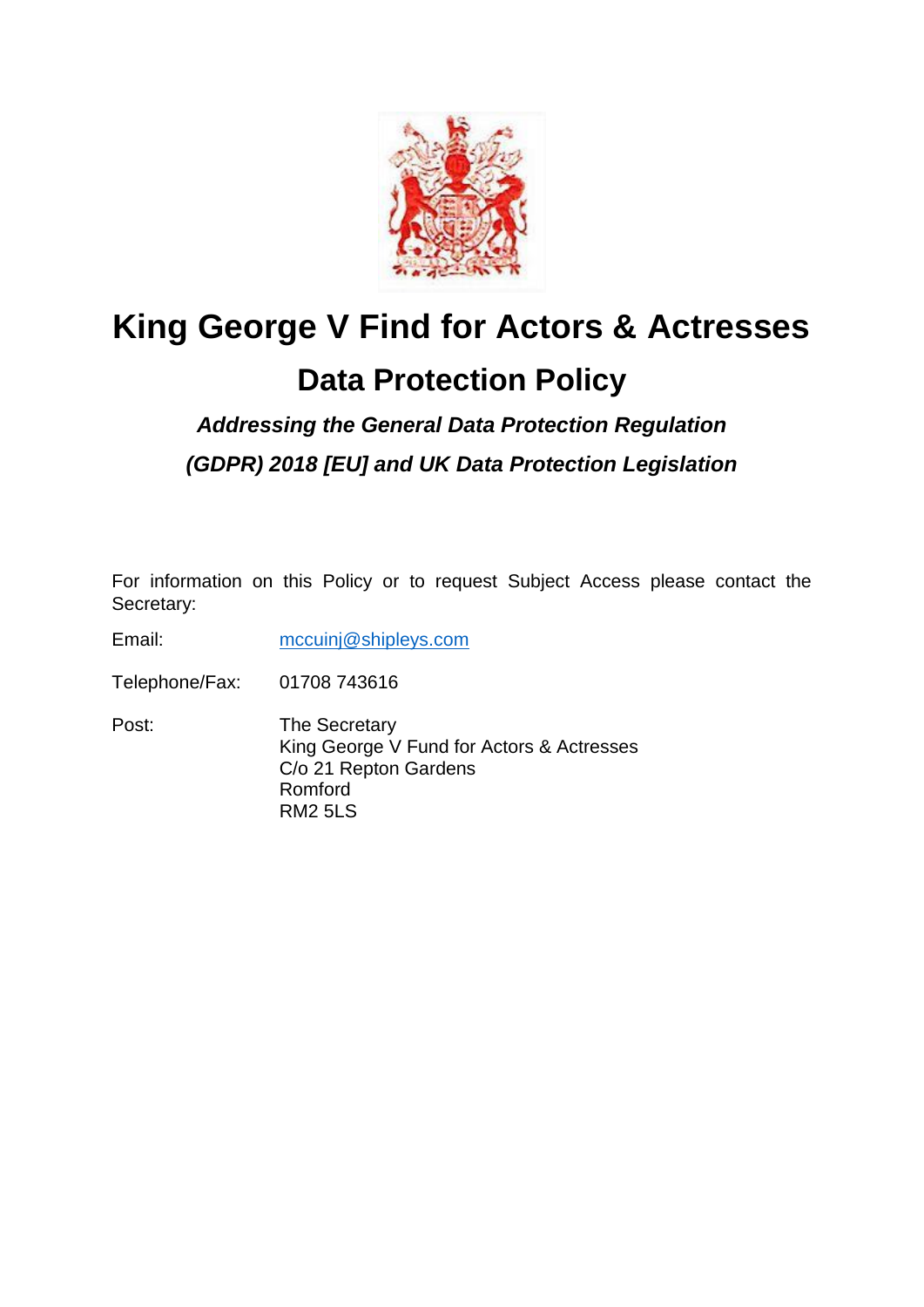#### Introduction

The King George V Fund for Actors & Actresses ('the Charity') holds personal data about its Trustees, Committee Members, Grantees, suppliers and other individuals for a variety of business purposes. This policy sets out how the Charity seeks to protect personal data and ensure that all those connected with the Charity understand the rules governing their use of personal data to which they have access in the course of their work.

#### **Definitions**

**purposes**

**Business**  The purposes for which personal data may be used by the Charity:

> Grant management, general administration and financial management of the Charity.

*Business purposes include the following:*

- o *Compliance with our legal and governance obligations and good practice.*
- o *Ensuring privacy policies are adhered to (such as policies covering email and internet use).*
- o *Operational reasons, such as recording transactions, communication with Trustees, Committee Members and Grantees and payment of grants.*
- o *Investigating complaints.*
- o *Checking references, ensuring safe working practices, monitoring and managing access to administrative information.*
- **Personal data** Information relating to identifiable individuals, such as prospective, current and former Trustees, Committee Members, Grantees, self-employed officers, suppliers and other contacts.

Personal data may include: individuals' contact details, educational background, details of qualification certificates and diplomas, decorations held, education and skills, marital status and job title. The data will also include bank account details where this is required for the direct payment of grants.

*Sensitive personal data Personal data about an individual's racial or ethnic origin, political opinions, religious or similar beliefs, trade union membership (or non-membership), physical or mental health or condition, criminal offences, or related proceedings is not requested, sought or held by the Charity. However, the Charity may specifically ask for details of physical or mental health of a prospective Grantee if the information is absolutely required to assess whether or not a Grant can and should be made with reference to our charitable charter.*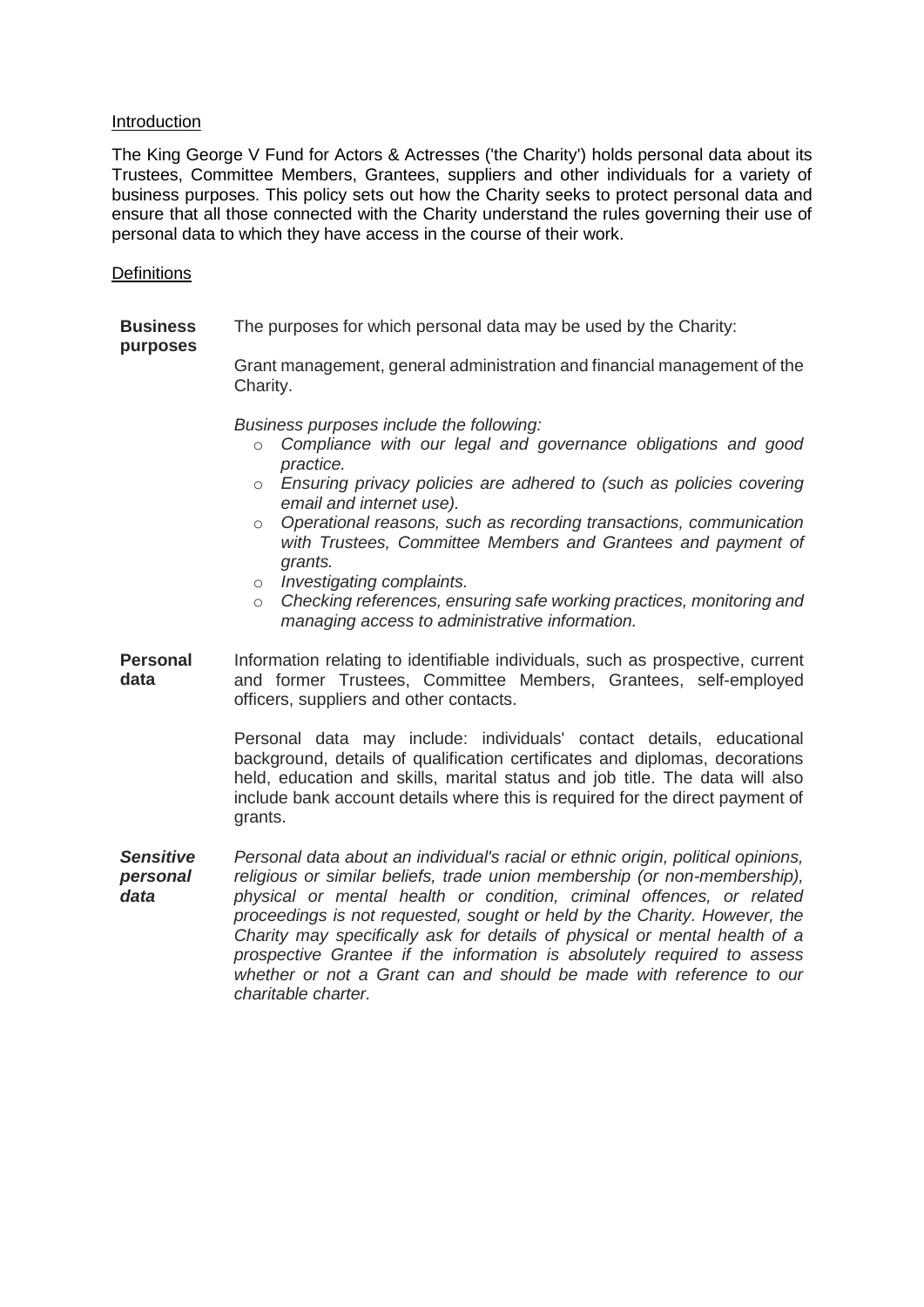#### Scope

This policy applies to all Trustees, Committee Members and Grantees of the Charity. This policy supplements any other policies relating to internet and email use. The Charity may supplement or amend this policy by additional policies and quidelines from time to time. Any new or modified policy will be communicated to all those concerned.

#### Who is responsible for this policy?

The Charity is not required to appoint a *Data Protection Officer.* The responsibility for this policy rests with the Trustees and is maintained and administered by the Secretary as the Data Processor.

#### Fair and lawful processing

The Charity must process personal data fairly and lawfully in accordance with individuals' rights. This generally means that it should not process personal data unless the individual whose details it is processing has consented to it doing so.

#### The Data Processor's Responsibilities

- Keeping the Trustees and Committee Members updated about data protection responsibilities, risks and issues.
- Reviewing all data protection procedures and policies on a regular basis.
- Arranging data protection guidance and advice for all and those included in this policy when required.
- Answering questions on data protection from Trustees, Committee Members and Grantees if and when they arise.
- Responding to individuals who wish to know what data is being held on them by the Charity.
- Checking and approving with third parties that might handle the Charity's data any contracts or agreement regarding data processing.

#### Responsibilities of the Secretary

- Ensuring all systems, services, software and equipment meet acceptable security standards.
- Checking and scanning security hardware and software regularly to ensure it is functioning properly.
- Researching third-party services the Charity is considering using to store or process data.

#### The processing of all data must be:

- Necessary to deliver the Charity's services.
- In the Charity's legitimate interests and not unduly prejudice the individual's privacy.

In most cases this provision will apply to routine administration and grant making data processing activities.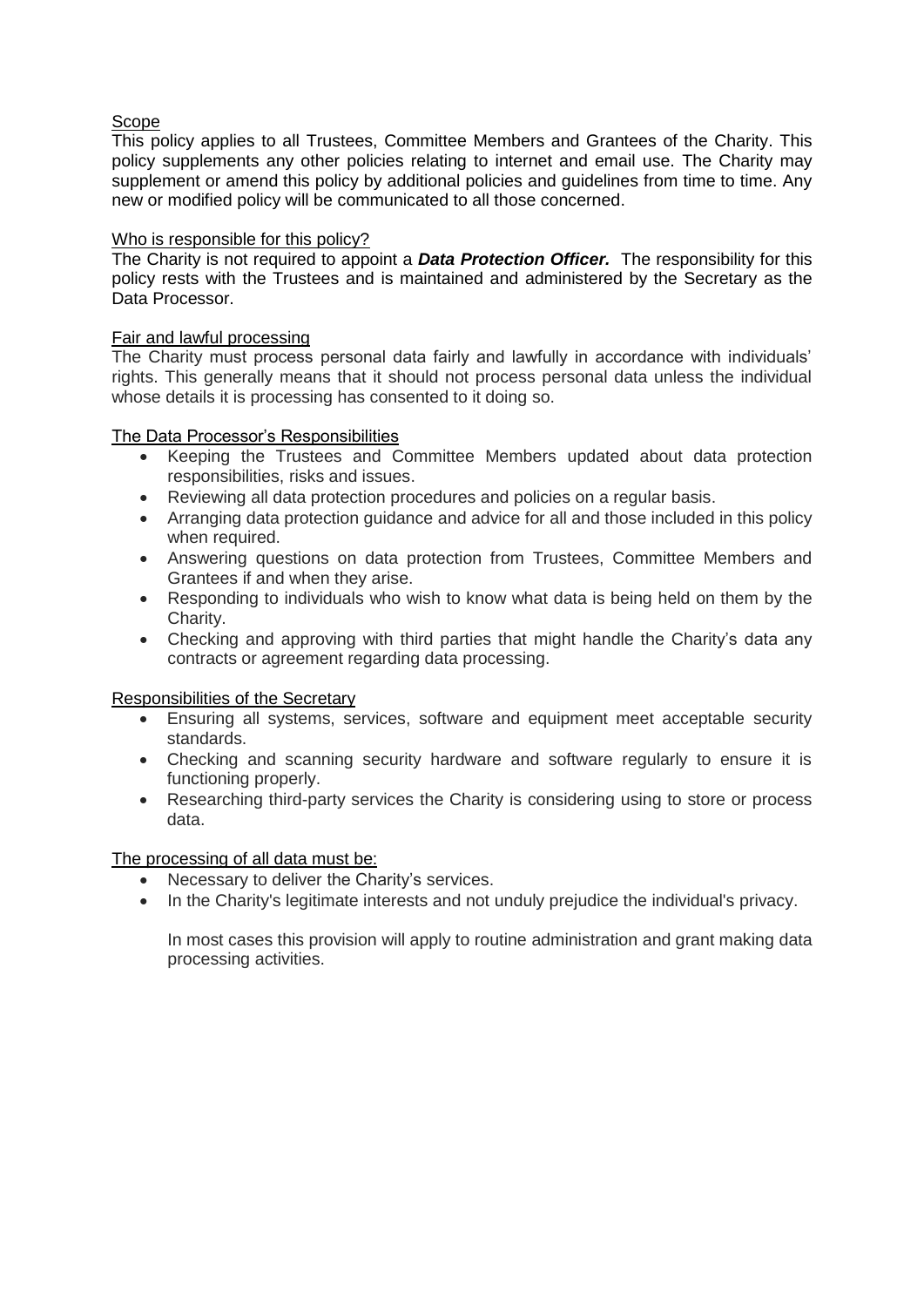The Charity has a Data Protection Privacy Notice which has been communicated to those concerned.

The notice:

- Sets out the purposes for which the Charity holds personal data.
- Highlights that the Charity does not engage in any marketing or fund raising activities and that personal information is never passed on to third parties without consent.
- Provides that individuals have a right of access to the personal data that is held about them

#### Accuracy and relevance

The Charity will ensure that any personal data it processes is accurate, adequate, relevant and not excessive, given the purpose for which it was obtained. It will not process personal data obtained for one purpose for any unconnected purpose unless the individual concerned has agreed to this or would otherwise reasonably expect this.

Individuals may ask that inaccurate personal data relating to them is corrected. If an individual believes that information is inaccurate, he/she should record the fact that the accuracy of the information is disputed and inform the Secretary.

#### Personal data

Trustees, Committee Members and Grantees must take reasonable steps to ensure that personal data the Charity holds about them is accurate and updated as required. In the case of a change in personal circumstances, the Secretary should be informed so that the data can be updated in the records.

#### Data security

The Charity must keep personal data secure against loss or misuse. Where other organisations process personal data as a service on its behalf, the Secretary will establish what, if any, additional specific data security arrangements need to be implemented in contracts with those third-party organisations.

#### Storing data securely

- In cases when data is stored on printed paper, it should be kept in a secure place where unauthorised personnel cannot access it.
- Printed data should be shredded when it is no longer needed.
- Data stored on a computer should be protected by strong passwords that are changed regularly.
- Data stored on CDs or memory sticks must be locked away securely when they are not being used.
- It is not expected that any cloud service will be used to store data.
- Any servers containing personal data must be kept in a secure location, away from general office space.
- Data should be regularly backed up.
- Data should never be saved directly to mobile devices.
- All servers containing sensitive data must be approved and protected by security software and strong firewall systems.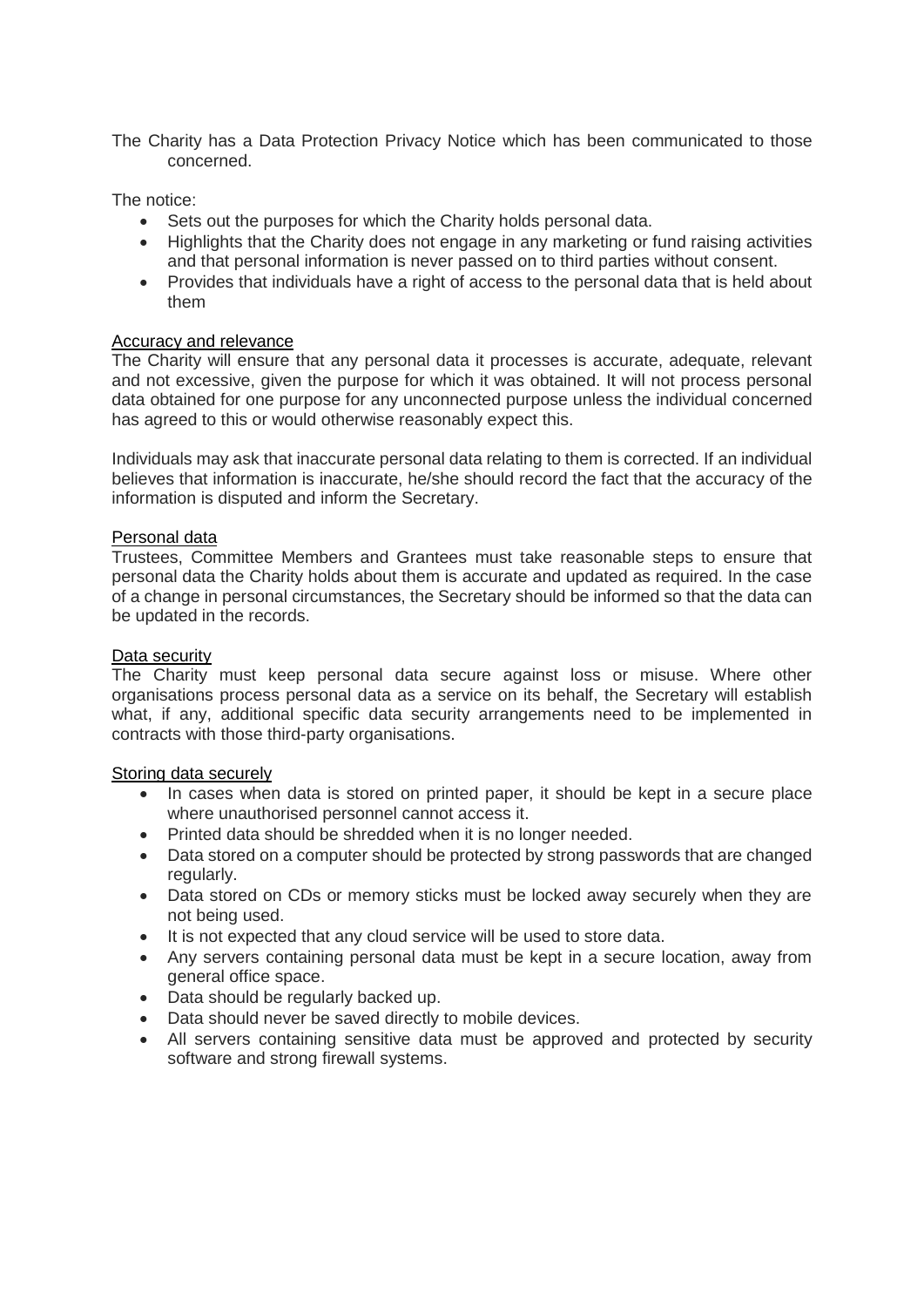#### Data retention

The Charity must not retain personal data for any longer than is necessary. What is necessary will depend on the circumstances of each case, taking into account the reasons that the personal data was obtained.

#### Subject access requests

Under the Data Protection Act 1998, individuals are entitled, subject to certain exceptions, to request access to information held about them. This requirement is included in the GDPR 2018 and is expected to be included in the UK Data Protection Act 2018 when it is enacted. Subject access requests from individuals should be referred immediately to the Secretary.

Individuals should contact the Secretary if they would like to request information that the Charity holds about them. There are also restrictions on the information to which they are entitled under applicable law.

#### Processing data in accordance with the individual's rights

The Charity will abide by any request from an individual not to use their personal data. The Charity will not communicate with an individual unless it has an existing business relationship with them.

#### Privacy Notice - transparency of data protection

Being transparent and providing accessible information to individuals about how we will use their personal data is important to the Charity. The following are details on how we collect data and what we will do with it:

| What information is being collected? $-$ to<br>include      | Full Name, address, age, telephone and<br>email contacts, professional experience,<br>facial photo, bank account details where<br>these are required to pay Grants.               |
|-------------------------------------------------------------|-----------------------------------------------------------------------------------------------------------------------------------------------------------------------------------|
| Who is collecting it?                                       | The Secretary, Trustees and Committee<br>Members.                                                                                                                                 |
| How is it collected?                                        | Communication by post, email, telephone or<br>personal conversation with the prospective<br>Trustee, Committee Member or Grantee.                                                 |
| Why is it being collected?                                  | To process appointment as Trustee or<br>Committee Member and facilitate payment<br>of Grants.                                                                                     |
| How will it be used?                                        | To maintain the financial and administration<br>records of the Charity; generate address<br>labels, letters and emails and administer the<br>payment of Grants.                   |
| Who will it be shared with?                                 | Within the Charity: the Trustees, Committee<br>Members and Grantees. Contact details are<br>shared with the Trustees, Committee<br>Members and with the Grantees as<br>necessary. |
| Details of transfers to a foreign country and<br>safeguards | No information is transferred to a foreign<br>country.                                                                                                                            |
| <b>Retention period</b>                                     | appointment,<br>Names,<br>contact<br>details,<br>resignation and death dates are maintained<br>in the database as a historical record of the<br>Charity's activities.             |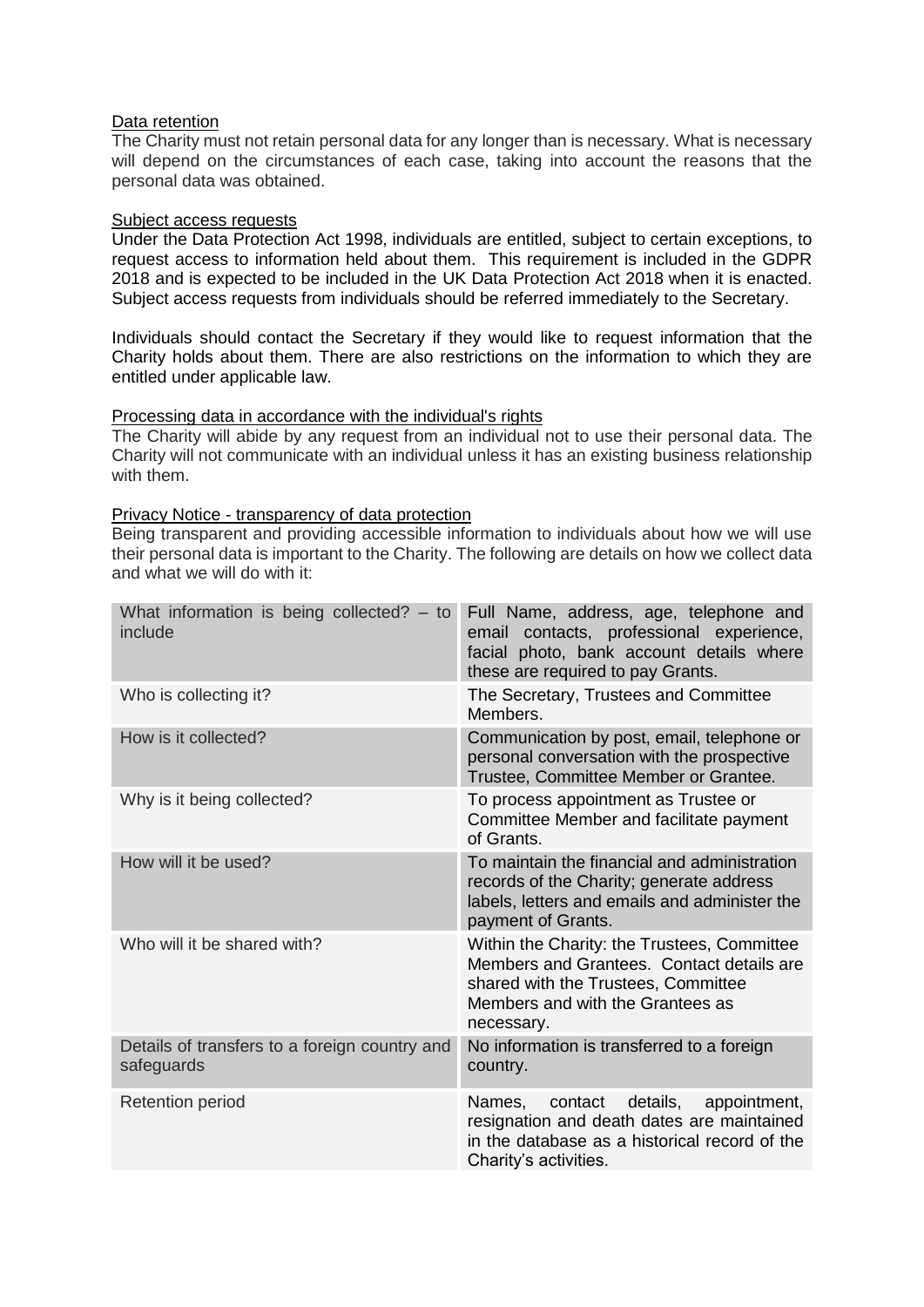#### Conditions for processing

The Charity will ensure any use of personal data is justified using at least one of the conditions for processing and this will be specifically documented. All those who are responsible for processing personal data will be aware of the conditions for processing. The conditions for processing will be available to data subjects in the form of the privacy notice.

#### **Justification for personal data**

The Charity will process personal data in compliance with all six data protection principles.

#### 1 Consent

The data that the Charity collects is subject to active consent by the data subject. This consent can be revoked at any time.

#### 2 Data portability

Upon request, a data subject should have the right to receive a copy of their data in a structured format. These requests should be processed within one month, provided there is no undue burden and it does not compromise the privacy of other individuals. A data subject may also request that their data is transferred directly to another system. This must be done free of charge.

#### 3 Right to be forgotten

A data subject may request that any information held on them is deleted or removed, and any third parties who process or use that data must also comply with the request. An erasure request can only be refused if an exemption applies.

#### 4 Privacy by design and default

Privacy by design is an approach to projects that promote privacy and data protection compliance from the start. The Secretary will be responsible for conducting Privacy Impact Assessments and ensuring that all IT projects commence with a privacy plan.

When relevant, and when it does not have a negative impact on the data subject, privacy settings will be set to the most private by default.

#### 5 International data transfers

No data may be transferred outside of the EEA without first discussing it with the Secretary. Specific consent from the data subject must be obtained prior to transferring their data outside the EEA.

#### 6 Data audit and register

Regular data audits to manage and mitigate risks will inform the data register. This contains information on what data is held, where it is stored, how it is used, who is responsible and any further regulations or retention timescales that may be relevant.

#### Reporting breaches

All Trustees and Committee Members have an obligation to report actual or potential data protection compliance failures. This allows us to:

- Investigate the failure and take remedial steps if necessary.
- Maintain a register of compliance failures.
- Notify the Information Commissioner's Office (ICO) of any compliance failures that are material either in their own right or as part of a pattern of failures.